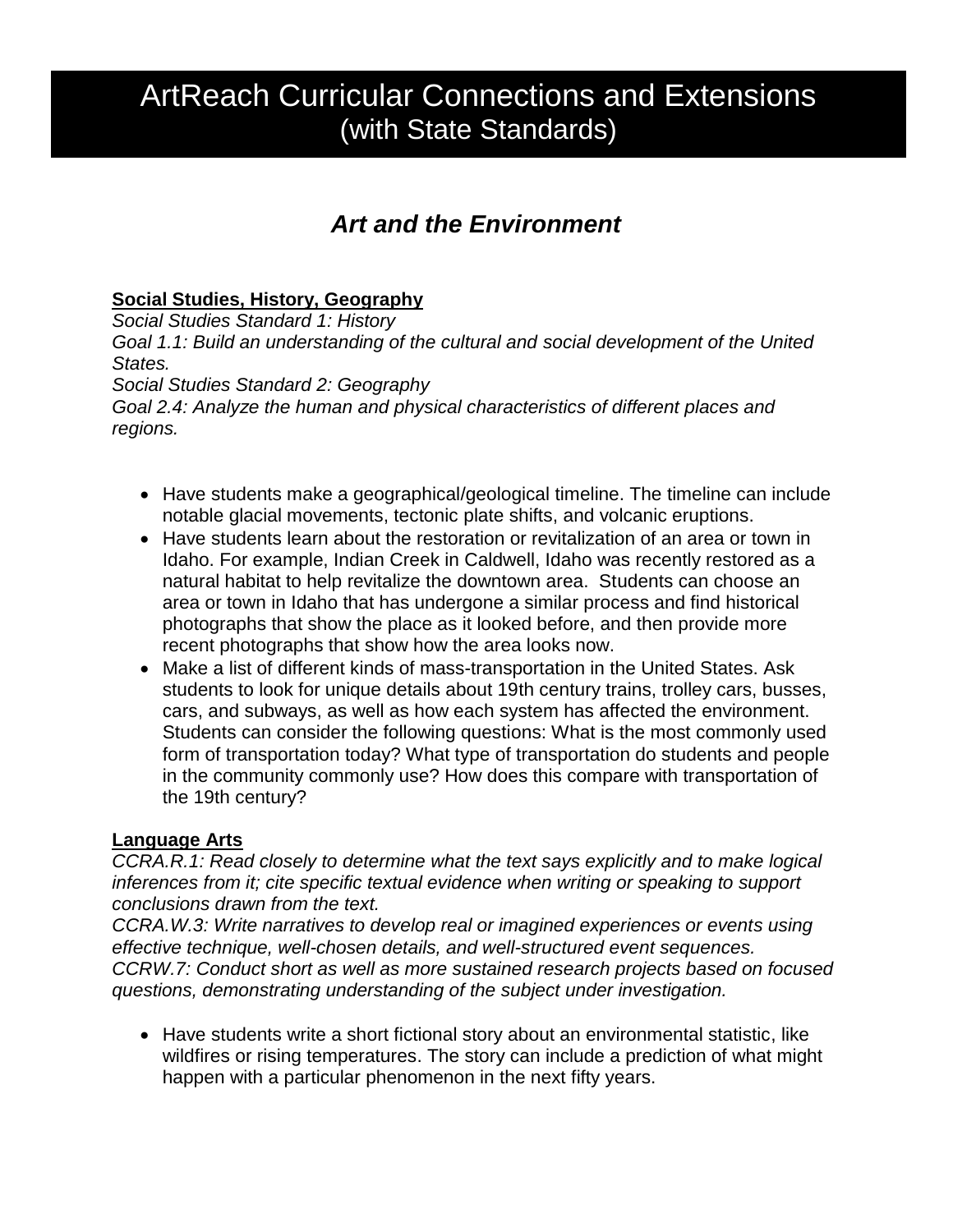- Have students research an environmental issue and write about their findings. Have students extend their written research with an oral report or a visual presentation made with recycled materials.
- Ask students to research waste management and/or recycling efforts in their town/city and write a nonfiction news article using their findings. As a class, create a newsletter that contains the articles students created.
- Read a story with an environmental message, such as *The Lorax* by Dr. Seuss. Discuss the message and compare and contrast it to environmental issues from current events.
- Watch popular movies such as "The Day After Tomorrow," "Wall-E," or "FernGully: The Last Rainforest" as a class and discuss the environmental issues they address and whether their interpretation of the topic or consequence of an environmental phenomenon are realistic or not. Ask students to consider whether the events in the movies are happening now or if they could happen in the future and write an essay response that addresses these questions.
- Have students write a descriptive story about a habitat or environment. Ask them to write about a particular habitat or environment by describing the climate, vegetation, plants, and wildlife. Then, introduce a person into the story and describe how that person might impact the environment they have created.

### **Math**

*Measurement and Data*

- Have students predict future statistics about consumption of products or transportation use based on current facts. For example, have students predict the number of cars per person in ten years based on facts they find about vehicle ownership 5 years ago and 10 years ago.
- Ask students to calculate the price of public transit versus the price of personal transportation over a six month period. How much money do you spend traveling on the subway for six months opposed to driving a car for six months? Consider variables such as the price of gas. After students have collected the data, they can make a bar chart that displays this information. For data regarding national transportation, visit the following website:
- *http://www.bts.gov/publications/national\_transportation\_statistics/#chapter\_4* Discuss the economic aspects of waste management. Discuss the most and least economical ways to dispose of waste. Have students create a line graph of both of these means of disposal to make a prediction of the prices for the next ten years.

#### **Science and Physics**

*ESS: Earth and Human Activity LS: Ecosystems*

> Discuss the possible effects of climate change in our region (and in the world) as a class. Students can address the following questions: How would a change in our climate affect the biodiversity of our region, including wildlife and plant life? How would a change in our climate affect people living in our region?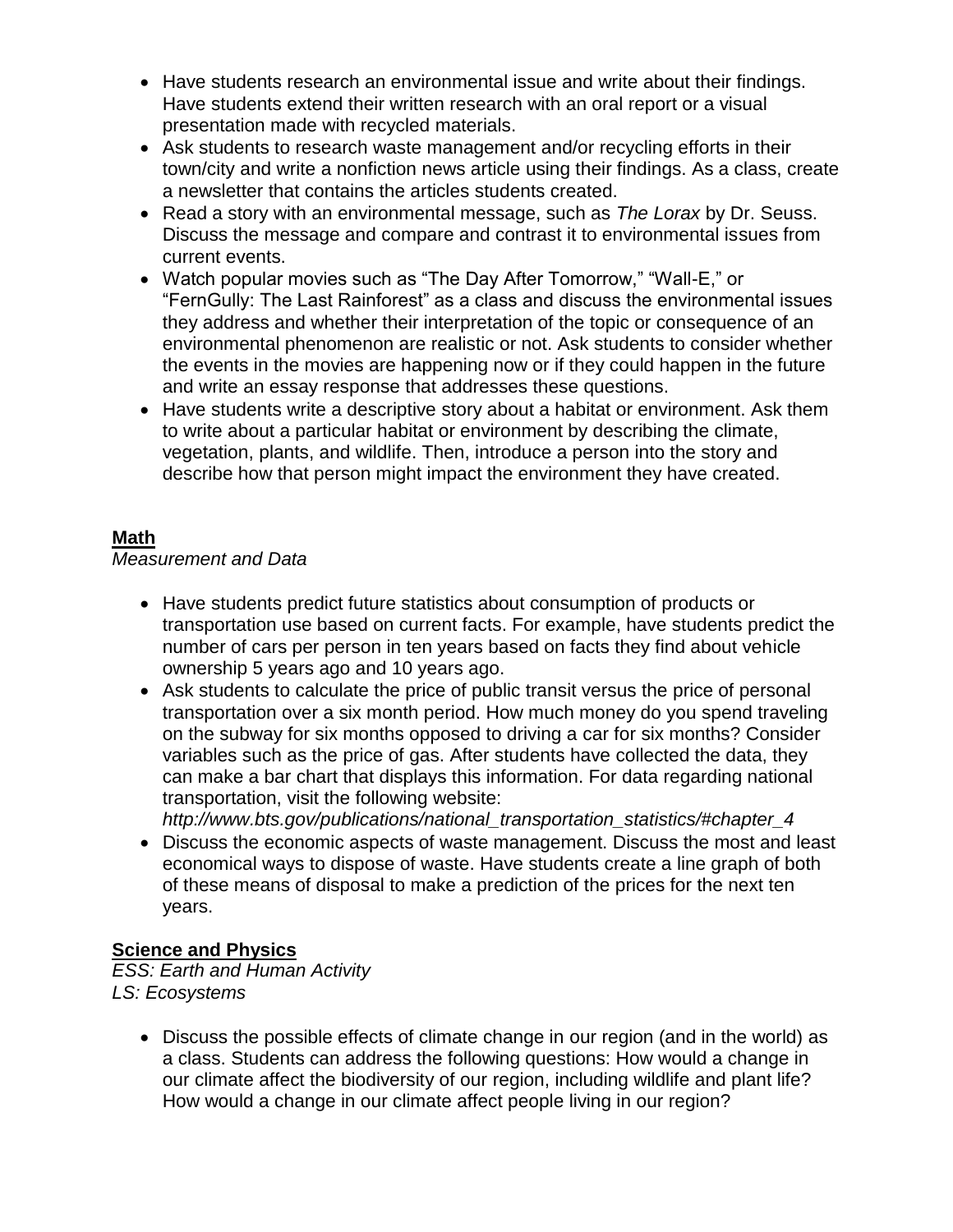- Have students compare and contrast different sources of energy. Examples can include wind, solar, nuclear, geothermal, hydrogen, fossil fuels and other sources of energy. Ask students to explain how different sources of energy work or are produced. Discuss the pros and cons of using each type of energy.
- Have students keep track of how much water they use in a weeklong period of time. Students can track their usage by counting the number of times they wash their hands in a day or the amount of time they leave the water on when then brush their teeth or take a shower. Have students share their data with the class and create a class graph of individual water use.
- Discuss recycling with your class. Have students make a list of materials that can be recycled and those that cannot be recycled. Start a recycling program in your school if you don't have one already. Find the nearest recycling center to get more information such as where the recycled materials go after you drop them off at the recycling center. For more ideas, visit the Environmental Protection Agency's website: *<http://www.epa.gov/recyclecity/>*

# **Technology**

*ICT Standard 1: Empowered Learner ICT Standard 3: Knowledge Constructor*

- Ask students to list new technology such as computers, cell phones and iPods that have been developed for purposes of entertainment or convenience. Students can consider the affect this has this had on the environment and research and respond to the following questions: Is there more waste now than there was in the 1900s or 1800s? Why or why not?
- Have students discuss wind energy and create a model of a wind farm that illustrates the methods used to produce energy from wind on a smaller scale. Finished models can be displayed in the classroom with an explanation of how technology is used to harness energy from the wind.
- Take a class field trip to visit a wastewater facility or waste disposal site. Have students prepare questions to ask or research about how new technology is used in these processes while they are on the visit.

#### **Arts**

*VA:Cr2.1 Organize and develop artistic ideas and work.*

*Enduring Understandings: Artists and designers experiment with forms, structures, materials, media, and art-making approaches. People create and interact with objects, places, and design that define, shape, enhance, and empower their lives. VA:Cn10.1: Synthesize and relate knowledge and personal experiences to make art. Enduring Understanding: Through art-making, people make meaning by investigating and developing awareness of perceptions, knowledge, and experiences.*

- Divide students into groups and have them perform skits about environmental topics.
- Have students make handmade paper by recycling old newspaper and other paper sources. For step-by-step instructions and materials, visit the following website: